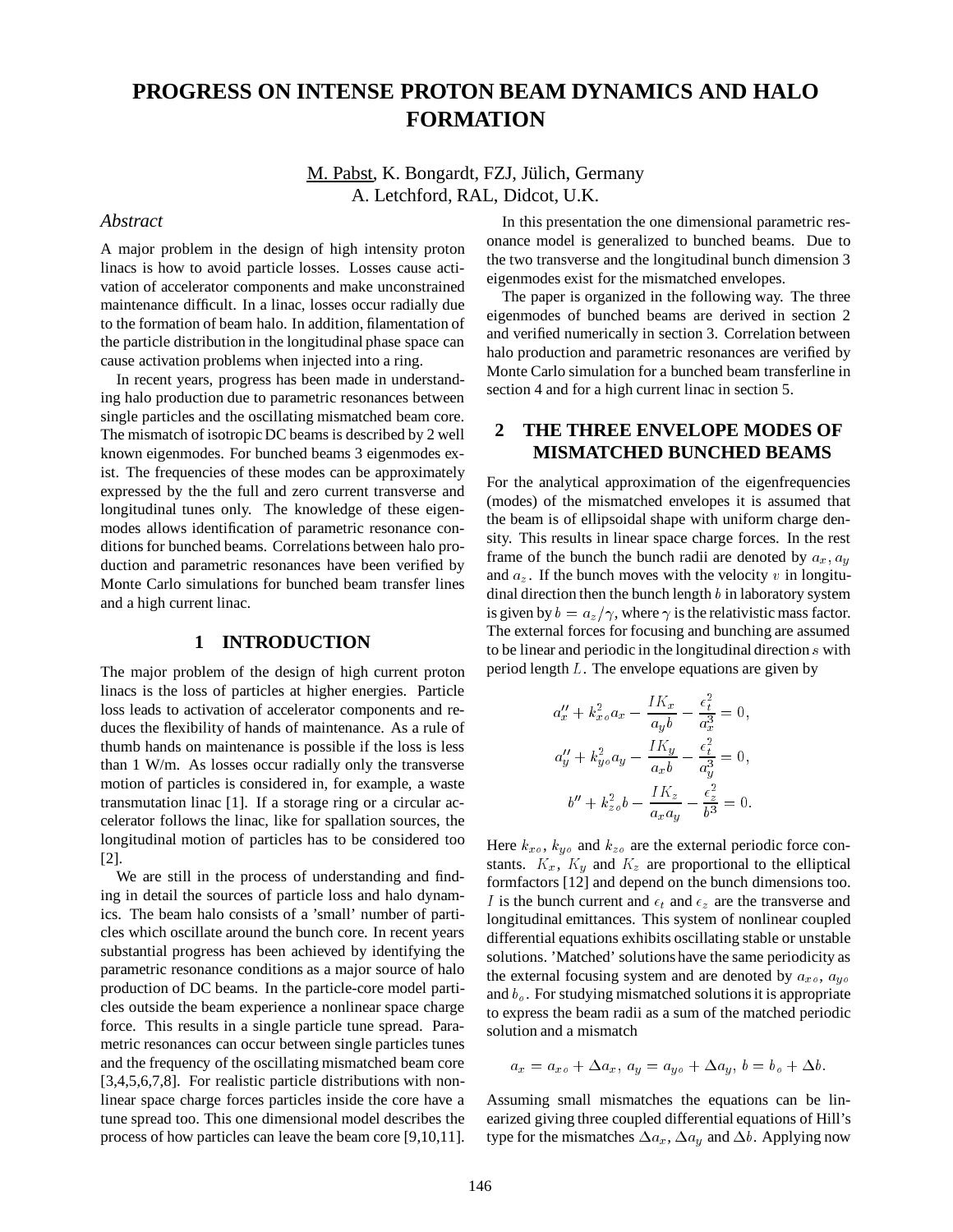smooth approximation it is possible to solve the coupled envelope equations. One gets three eigenfrequencies, a pure transverse **quadrupolar mode**

$$
\sigma_{\mathit{env},\mathit{Q}} = 2\sigma_t
$$

and a **high** and **low mode** which couple the transverse and longitudinal directions

$$
\sigma_{env,H}^2 = A + B, \sigma_{env,L}^2 = A - B
$$

with

$$
A = \sigma_{to}^2 + \sigma_t^2 + \frac{1}{2}\sigma_{to}^2 + \frac{3}{2}\sigma_t^2
$$

and

$$
B = \sqrt{\left(\sigma_{to}^2 + \sigma_{t}^2 - \frac{1}{2}\sigma_{to}^2 - \frac{3}{2}\sigma_{t}^2\right)^2 + \left(\sigma_{to}^2 - \sigma_{t}^2\right)\left(\sigma_{to}^2 - \sigma_{t}^2\right)}.
$$

The mismatch modes are expressed by the full and zero current transverse and longitudinal tunes  $\sigma_t$ ,  $\sigma_{to}$ ,  $\sigma_l$  and  $\sigma_{lo}$ . The high and low mode have been investigated already [13]. The high and low mode correspond in some respect to the even and odd modes of an unisotropic DC beam. For isotropic DC beams the well known mode frequencies are given by

$$
\sigma_{env,e}^2 = 2\sigma_t^2 + 2\sigma_{to}^2,
$$

$$
\sigma_{env,o}^2 = 3\sigma_t^2 + \sigma_{to}^2.
$$

The quadrupolar mode has the same properties as the odd mode of isotropic DC beams but with lower frequency.

In smooth approximation one gets in the case of the quadrupolar mode for the corresponding eigensolutions

$$
\Delta a_x = -\Delta a_y \sim \cos(\sigma_{env,Q} \cdot s/L), \Delta b = 0.
$$

Here only a transverse mismatch is present and it is of opposite phase. In case of the high and low mode one has

$$
\Delta a_x = \Delta a_y = g_{H/L} \Delta b \sim \cos(\sigma_{env, H/L} \cdot s/L)
$$

with the amplitude factors

$$
g_{H/L} = \frac{\sigma_{to}^2 - \sigma_t^2}{\sigma_{env. H/L}^2 - 2(\sigma_{to}^2 + \sigma_t^2)}.
$$

 $g_H$  is always positive and  $g_L$  always negative. The high mode represents a pure 'breathing' of the ellipsoidal bunch. For the low mode the bunch breathes in transverse direction but the oscillation in longitudinal direction is of opposite phase. Any arbitrary mismatch can be expressed by superpositions of the three eigensolutions. The analytical formulas presented are derived by approximating the derivative of the formfactors  $K_x$ ,  $K_y$  and  $K_z$ . This approximation is not valid for extensively elongated bunches where the modefrequencies and the amplitude factors depend on the aspect ratio  $a_{xo}/b_o$  and  $a_{yo}/b_o$  [14].

# **3 NUMERICAL INVESTIGATIONS WITH LINEAR SPACE CHARGE FORCES**

For periodic external focusing there exist stable and unstable solutions of the envelope equations. The unstable case can happen if one of the envelope tunes is near to  $180^\circ$ . Stable and unstable situations have been studied numerically for a periodic bunched beam transportline. The geometry of the period is very similar to the first period of the coupled cavity linac (CCL) of the proposed European Spallation Source (ESS) [15,16]. Each period consists of two accelerating (bunching) cavities followed by a doublet for transverse focusing. The proton energy is 70 MeV and the beam current 214 mA.

#### *3.1 Stable Case*

For the stable case the transverse full current tune was set to  $60^\circ$  per period. The matched radii for all three directions are shown in Fig. 1. Note that in longitudinal direction one has a weak focusing system giving an almost constant bunch length. For a small relative initial mismatch the envelope equations have been solved numerically for 20 periods and compared to the analytical approximation.

As an example two modes are shown in Fig. 2 and Fig. 3. There the relative mismatches  $\Delta a_x/a_{xo}$ ,  $\Delta a_y/a_{yo}$  and  $\Delta b/b_0$  are plotted (top, middle, bottom) over 20 periods. The markers present the numerical solution of the nonlinear coupled envelope equations. The curves are cosine functions with the envelope tune  $\sigma_{env}$  as the only free parameter. The envelope tunes are adjusted to fit the numerical data. The resulting values for the envelope tunes are listed in Table 1 and compared to the theoretical values calculated by the formulas given above. Also listed are the tunes for this example and the two amplitude factors. Fig. 2 shows the 5% excitation of a quadrupolar mode. The horizontal and vertical oscillation have opposite phase and no excitation exists in the longitudinal direction. Fig. 3 shows the excitation of the high mode with 5% radial and 7.5% longitudinal excitation. For the high mode all three amplitudes are in phase.

Table 1: Parameters of the stable transport line

| $\sigma_{t}$           | $\sigma_{to}$        | σT.                  | $\sigma_{ln}$          |
|------------------------|----------------------|----------------------|------------------------|
| 6በ°                    | 870                  | $72^{\circ}$         | a∩∘                    |
| $\sigma_{env,Q,the}$   | $\sigma_{env,Q,fit}$ | $\sigma_{env}$ H the | $\sigma_{env, H, fit}$ |
| $120^\circ$            | 130°                 | 167°                 | $168^\circ$            |
| $\sigma_{env. L, the}$ | $\sigma_{env,L,fit}$ | 9 H                  | 9 L                    |
| $135^\circ$            | 141°                 | 0 70                 | —0.94                  |

#### *3.2 Unstable Case*

To test the unstable case the transverse tune  $\sigma_t$  was increased to  $75^\circ$ . This gives an analytically calculated en-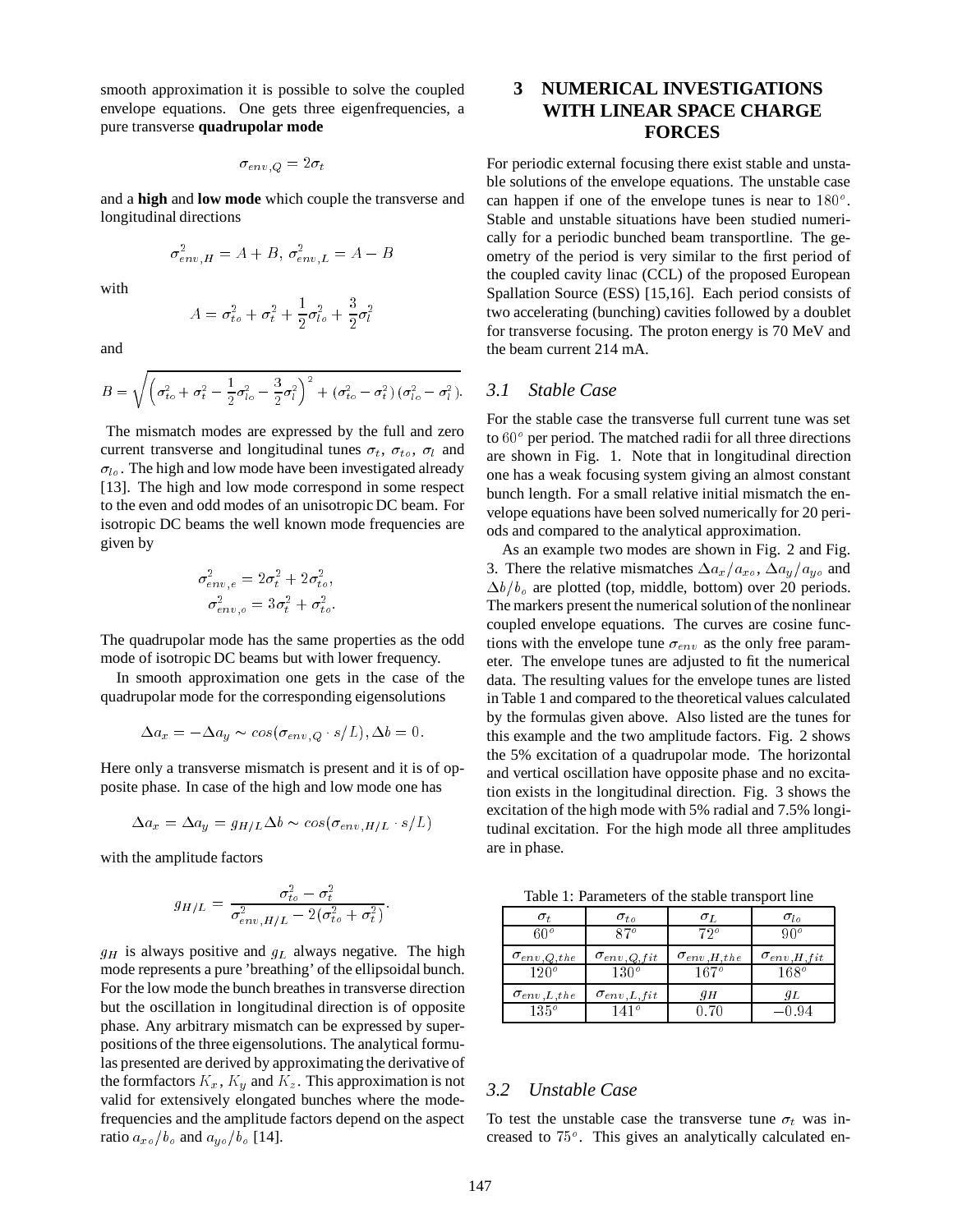

Figure 1: The matched beam radii along one period. T1, T2 bunching cavities, Q1, Q2 quadrupoles



Figure 2: Excitation of the quadrupolar mode



Figure 3: Excitation of the high mode

Table 2: Parameters of the unstable transport line

|                        | $\sigma_{to}$          |                      | $\sigma_{lo}$        |
|------------------------|------------------------|----------------------|----------------------|
| 750                    | 103°                   | 3 Q º                |                      |
| $\sigma_{env, H, the}$ | $\sigma_{env, H, fit}$ | $\sigma_{env,Q,the}$ | $\sigma_{env,L,the}$ |
| 1880                   | $102^\circ$            | $150^o$              | 41°                  |

velope tune for the high mode  $\sigma_{env,H,the}$  of 188<sup>o</sup>. The other two mode tunes are less than  $180^\circ$ . All tunes are listed in Table. 2. Because  $\sigma_{env,H,the}$  is nearby 180<sup>o</sup> an unstable behaviour is expected. In Fig. 4 the excitation of this mode is shown by solving the envelope equations numerically with an initial mismatch of 5% radially and 2.5% longitudinally. The initial mismatch grows by a factor 10 after 20 periods. The curve corresponds to the function  $e^{\alpha s/L}$   $\cos(\sigma_{env,Hftit} \cdot s/L)$ .  $\alpha$  is the growth rate and the fitted number is equal to 0.11 per period. Because of the nonlinearity of the envelope equations the oscillation frequency is amplitude dependent. Therefore it cannot be expected that the simple analytical curve works for larger mismatches.



Figure 4: Relative mismatch in y-direction for the high mode of the unstable case

## **4 MONTE CARLO SIMULATIONS OF A STABLE TRANSPORT LINE**

It is important to do multiparticle calculations of the bunched beam transfer line and compare the results with the model. There is an important difference. Due to phase space filling the multiparticle simulations have nonlinear space charge forces included. However the rms quantities are mainly determined by the linear space charge forces [17]. Therefore it is expected to see the above discussed mode excitation in the rms beam radii as long as the rms emittances are not changing significantly. In Fig. 5 the rms emittances are shown for the above discussed stable case with a rms matched 6d waterbag input distribution. The Monte Carlo simulations are done with 20 000 particles which interact fully in 3d. The results shown for 80 periods correspond to 20 plasma wavelengths for the bunched beam.

As an example in Fig. 6 the excitation of the high mode is shown. The dots are the values of the rms radii obtained by multiparticle calculation whereas the the solid line represents an analytical curve with the same frequency as in Fig. 3. The initial mismatch of this simulation is 20% radially and 30% longitudinally. As expected the excitation of the high mode is clearly visible.

Up to now the study has concentrated on the rms quantities which describe the core part of the bunch. Particles in the halo are strongly effected by nonlinear space charge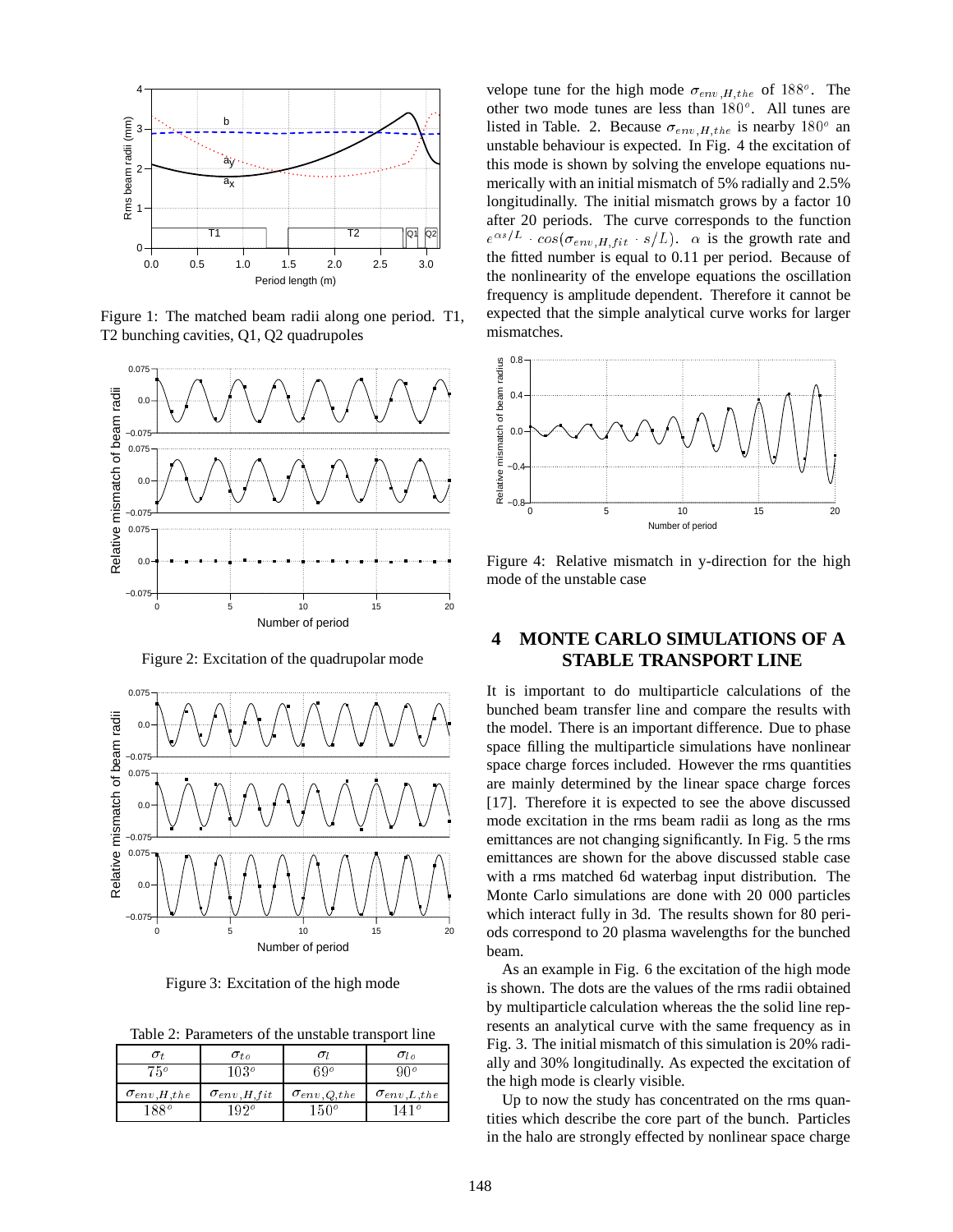

Figure 5: Rms emittances of the stable transferline



Figure 6: Excitation of the high mode. Dots are data from Monte Carlo simulation



Figure 7: 99.9% total to rms emittance ratio for a matched (bottom) and a quadrupolar mode excited case (top)



Figure 8: 99.9% total to rms emittance ratio for a matched (squares) and a high mode excited case (triangles). Please note the enlarged scale

forces resulting from the initial distribution. The tunes of the individual particles are distributed between the full current and zero current tune. Due to oscillation of the mismatched radii single particles can experience parametric resonances. Contrary to the one dimensional case different single particle tune spreads exist in the radial and longitudinal direction. Also the three different envelope tunes complicate the situation. The condition for exciting a parametric resonance either radially or longitudinally is given by

with

$$
\sigma_t \leq \sigma_t^p \leq \sigma_{t_o},
$$
  

$$
\sigma_l \leq \sigma_l^p \leq \sigma_{lo}
$$

 $\frac{\sigma^r_{t,l}}{\sigma_{env}} = \frac{m}{n} = \frac{1}{2}, \frac{1}{3}, ...$ 

where  $\sigma_{env}$  is one of the three envelope tunes of the mismatched radii and  $\sigma_{t,l}^p$  the single particle tune.

The low order resonances are the most dangerous ones. For the radial direction the 1/2 parametric resonance is always excited by the quadrupolar mode. The high or low mode can excite a parametric resonance either in the transverse or longitudinal direction. The frequency of the high mode should be limited below  $180^\circ$  in order to avoid an envelope instability. As pointed out before a mismatch with equal amplitudes in radial and longitudinal directions leads to an excitation of the high and low mode simultaneously. The parametric resonance model gets more complicated if the rms emittances are changing. Reasons for emittance change can be an envelope instability, particle redistribution under high space charge forces and temperature exchange.

Fig. 7 and 8 show the 99.9% total to rms emittance ratio in x-direction. In Fig. 7 the matched case is compared to a 20% quadrupolar mode excitation. A substantial increase of the 99.9% emittance is visible due the 1/2 parametric resonance excitation. The resonance condition is fulfilled for  $65^\circ$  radial single particle tune. Particles with such a tune start close to the core. In Fig. 8 the same emittance ratio as in Fig. 7 is shown but here comparing the matched case with a by 20% radially and 30% longitudinally excited high mode. As predicted no resonance effect can be seen because radially a single particle tune of  $84^\circ$  is needed to excite the 1/2 parametric resonance. There are no particles with such a tune in the distribution.

## **5 MONTE CARLO SIMULATION OF THE ESS LINAC**

All the results above are for a bunched beam transfer line, where particle are not accelerated. The conclusions are also valid for the design of a high current linac. As an example Monte Carlo results are shown for the 214 mA ESS coupled cavity linac which accelerates the beam from 70 MeV up to 1.334 GeV. The injection parameters at 70 MeV are about the same as for the discussed transferline. The input distribution is 6d waterbag. The ratio between full and